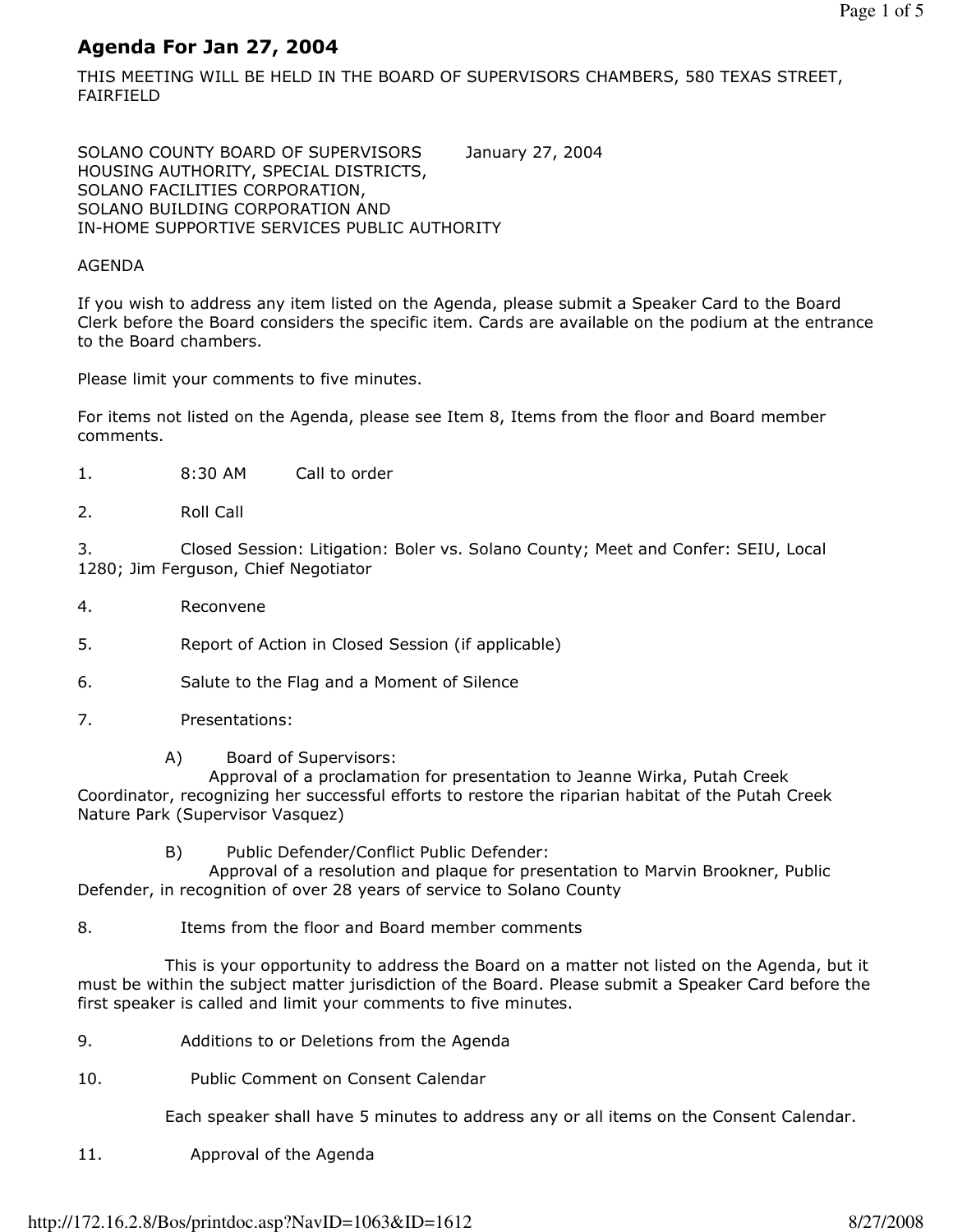### 12. Approval of Consent Calendar

The Board considers all matters listed under the Consent Calendar to be routine and will adopt them in one motion. There will be no discussion on these items before the Board votes on the motion unless Board members request specific items be discussed and/or removed from the Consent Calendar.

CONSENT CALENDAR

#### GENERAL GOVERNMENT

13. Clerk of the Board of Supervisors: Approval of Minutes: None

### 14. Board of Supervisors:

 Adoption of a resolution opposing adjustments in auto insurance rates proposed by the State's Insurance Commissioner (Supervisor Kromm)

#### 15. County Administrator's Office:

 Second reading for adoption of an ordinance adding Article 1 of Chapter 5 of the Solano County Code establishing the Solano County Public Art Committee and Program

#### 16. General Services:

 A) Approve the recommendation of the Solano County Parks & Recreation Commission to award five grants totaling \$14,632 from the Fish & Wildlife Propagation Fund to support wildlife propagation, conservation, and educational programs in Solano County; approval to appropriate a \$2,500 grant award the Fish & Wildlife Fund into the Parks & Recreation Budget for educational programs at Lake Solano Park (4/5 vote required)

 B) Approval of the Second Amendment to the lease agreement for Health and Social Services office space at 233 Dobbins Street, Vacaville, extending the term from March 1, 2004 through February 28, 2006 at a total rental cost of \$197,784

Approval of Supplemental Agreement No. 3 to Lease No. DACWOR-1-75-721with the U.S. Army for the use of land for public park and recreational purposes at Sandy Beach Park, extending the term of the lease to June 30, 2026

 D) Approval of a 2-year lease agreement for Health & Social Services office space at 3737 Sonoma Boulevard in Vallejo from February 1, 2004 through January 31, 2006 at a rental cost of \$55,200 annually

 E) Approval of a 2-year lease for Health & Social Services' office space at 201 Georgia Street in Vallejo from February 1, 2004 through January 31, 2006 at a rental cost of \$141,000 per year

### 17. Registrar of Voters:

Approve an increase of \$20 to the poll inspectors' stipend effective March 2, 2004

### 18. Treasurer-Tax Collector-County Clerk:

 Accept the County Treasurer's Quarterly Report for the period of October 1, 2003 through December 31, 2003

### HEALTH AND SOCIAL SERVICES: None

### CRIMINAL JUSTICE

### 19. Probation:

 Approve five month extensions for all current Substance Abuse & Crime Prevention Act of 2000 (Prop 36) contracts; approve monetary increases to contractor's maximum compensation not to exceed \$425,000 in aggregate; approve an appropriation increase of \$584,000 to cover projected expenditures (4/5 vote required); authorize the County Administrator to execute any contract amendments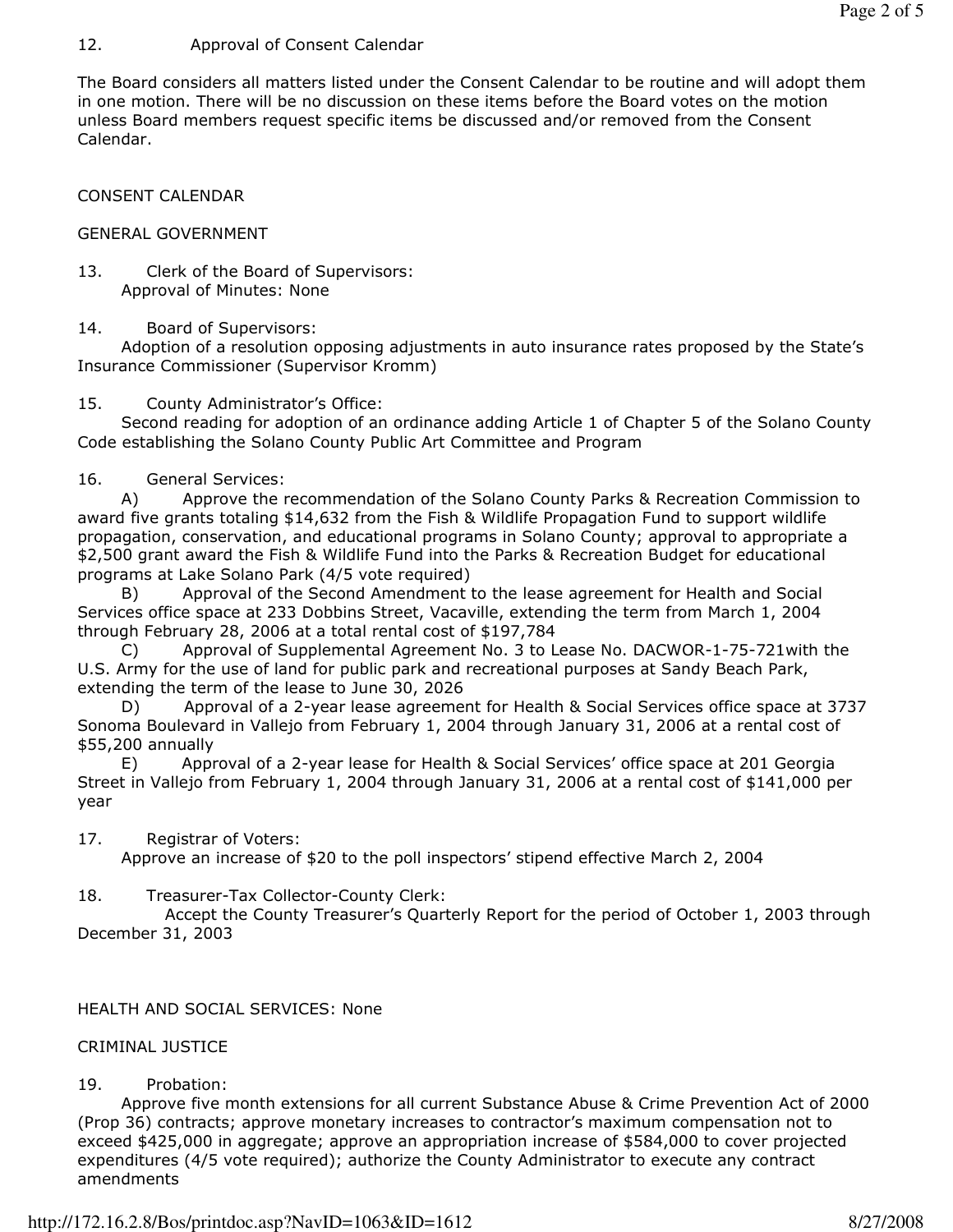## LAND USE/TRANSPORTATION

### 20. Transportation:

 A) Adoption of a resolution accepting the offer of dedication of property for road purposes from Frank Cunha and Robin R. Rhodes-Cunha on Poplar Road (Vacaville area)

 B) Authorize the Transportation Director to advertise for bids for the construction of various improvement projects and to award and execute contracts with the lowest responsible bidders

 C) Approve the Notice of Completion for Flannery Road Bridge and McCormack Road Bridge completed by Sonoma Engineering, Inc. at a final cost of \$703,167

### OTHER:

21. Solano County Fair Association:

 Approval of a 5-year contract with annual one-year extensions between the Solano County Fair Association and the County of Solano for management and operation of the Solano County Fairgrounds beginning January 27, 2004

### SCHEDULED CALENDAR

22. Rescheduled Consent Items: (Items pulled from Consent Calendar above)

- A) E)
- B) F)
- $(C)$   $G)$
- D) H)

### GENERAL GOVERNMENT

23. Board of Supervisors:

 Consider Board of Supervisor appointments to various boards and commissions for 2004 (continued from January 13, 2004)

### 24. County Administrator:

 Receive the FY2003/04 Midyear Financial Report and take action as outlined in the recommendations contained in the report

### 25. Auditor-Controller:

A) Receive a report on the County Comprehensive Annual Financial Report, Management Letter, Single Audit Reports and Report on Agreed Upon Procedures for the fiscal year ended June 30, 2003 B) Receive a status report of fixed asset items as of June 30, 2003

### 26. General Services:

 Receive a presentation from the Solano County Historical Society on the prospects of a museum as an adaptive reuse of the Old County Library building located at 601 Texas Street, Fairfield; receive an inventory of museum and historic society programs and responsibilities; accept the Solano Courthouse Feasibility Study Final Report prepared by Mark Cavagnero dated December 2003; receive a status report on adaptive reuse of vacated space in the downtown Fairfield campus due to the move into the County Administration Center

### SPECIAL DISTRICTS GOVERNED BY THE BOARD OF SUPERVISORS:

In Home Supportive Services Public Authority

## 27. Health and Social Services:

A) Consider approval to renew the agreement with Health Care Employees and Employers Medical and Dental Trust in the amount of \$1,839,935 for the period of February 1, 2004 through January 31, 2005; authorize the Public Authority Administrator to sign the resulting agreement and cost neutral amendments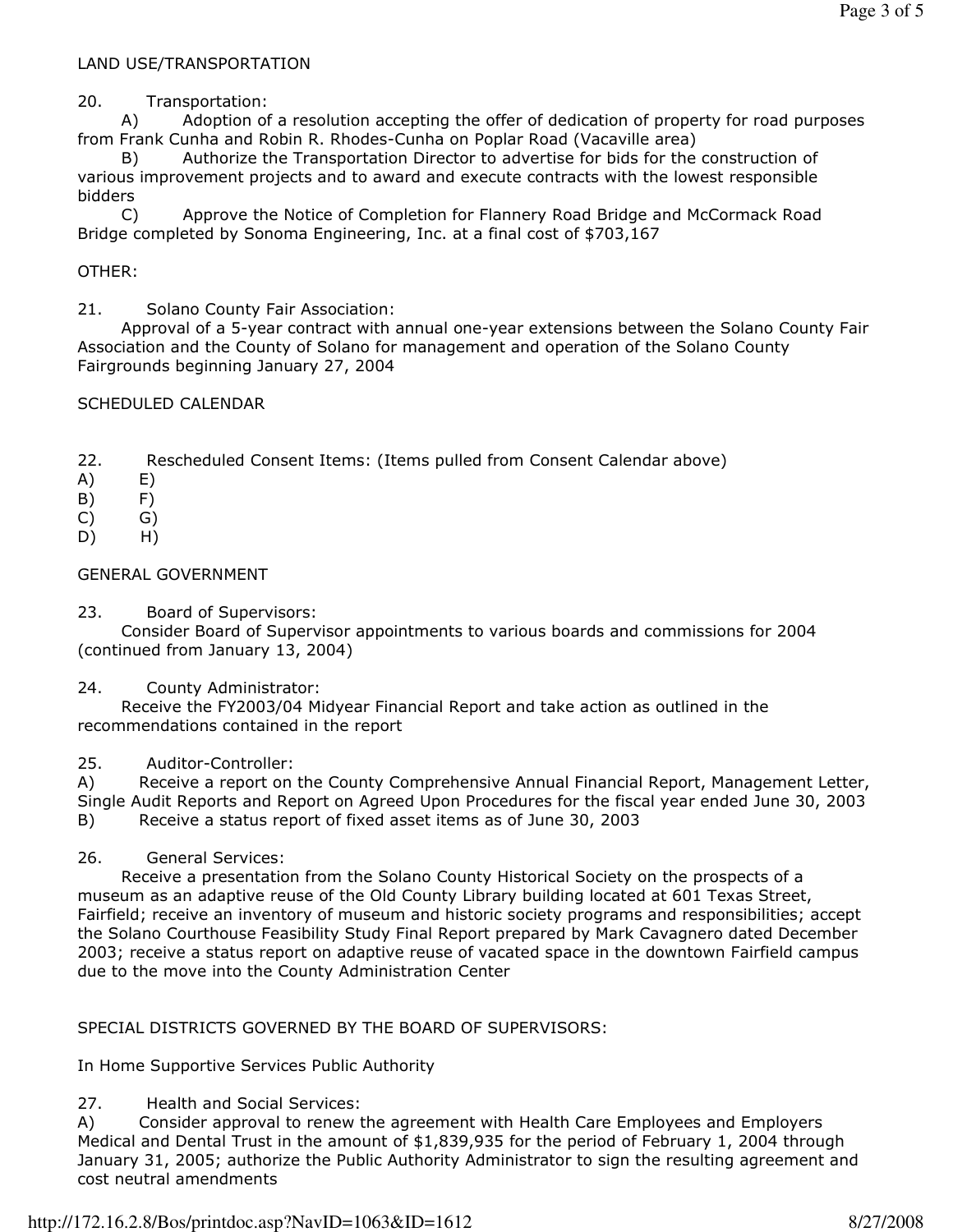B) Consider approval of an appropriation transfer request in the amount of \$81,554 to increase funding and expenditures for the Medical and Dental Expenses Trust Fund of the In-Home Supportive Services Public Authority (4/5 vote required)

## HEALTH AND SOCIAL SERVICES

## 28. Health and Social Services:

 Receive the Solano County Child Welfare System Redesign Stakeholders Report published in November, 2003; consider approval to submit a grant application to the Annie E. Casey Foundation to receive funds totaling \$300,000 for the period of July 1, 2004 through June 30, 2007 to plan and implement a Family-to-Family Program in Child Welfare Services

## CRIMINAL JUSTICE: None

## LAND USE/TRANSPORTATION

## 29. Environmental Management:

 Conduct a noticed/published hearing to consider Land Conservation Contract No. 1233 and Agricultural Preserve Application No. 1336 of Edward and Erlinda Titus for property located 2 miles east of the City of Vacaville, at the northwest intersection of Hay and Lewis Road; adopt the recommended findings; adopt a resolution establishing Agricultural Preserve No. 1336 and approving Land Conservation Contract No. 1233

OTHER: None

### MISCELLANEOUS ITEMS

30. Appointments/Resignations to Boards and Commissions:

Board of Supervisors:

Reappointment of Cynthia Ogden to the Solano County Civil Service Commission (District

3)

2:00 p.m.

### 31. Environmental Management:

 Conduct a noticed/published hearing to consider denying appeals of the Planning Commission's approval of Marsh Development Permit Application No. MD-03-02 and Mutual Agreement No. 26 of Kinder Morgan, authorizing the installation and operation of a 20" diameter petroleum pipeline through the Secondary Management Area of the Suisun Marsh and other portions of the County

32. County Administrator:

 Review the Environmental Impact Report, Mutual Agreement and Marsh Development Permit on the Concord to Sacramento Petroleum Product Pipeline Project; conduct a noticed/published hearing to consider adoption of a Resolution of Intent granting a Public Utility Pipeline Franchise to SFPP, L.P.; first reading of an ordinance granting Franchise to SFPP, L.P. for a pipeline to transport refined petroleum products in the unincorporated area of Solano County as provided in Section 28- 50(1)(6) of the Solano County Zoning Code (waive reading of the ordinance by majority vote); approve an agreement with SFPP, L.P. regarding additional terms related to the granting of a pipeline franchise to SFPP, L.P. (continued from January 13, 2004)

33. Environmental Management:

 A) Conduct a noticed/published hearing to consider approval of Minor Subdivision Application No. MS-03-10 of James and Colleen Tenbrink and Charlene and Gene Tenbrink to subdivide a 181 acre parcel located on the northeast corner of Thissel and Halley Roads (Dixon) zoned A-40 (Exclusive Agriculture) into four parcels; adopt the Mitigated Negative Declaration of Environmental Impact; adopt the suggested findings and approve Tentative Subdivision Map MS-03- 10

 B) Conduct a noticed/published hearing to consider approval of Minor Subdivision Application No. MS-02-18 of Ross Rasmussen to subdivide a 160 acre parcel zoned A-40 (Exclusive